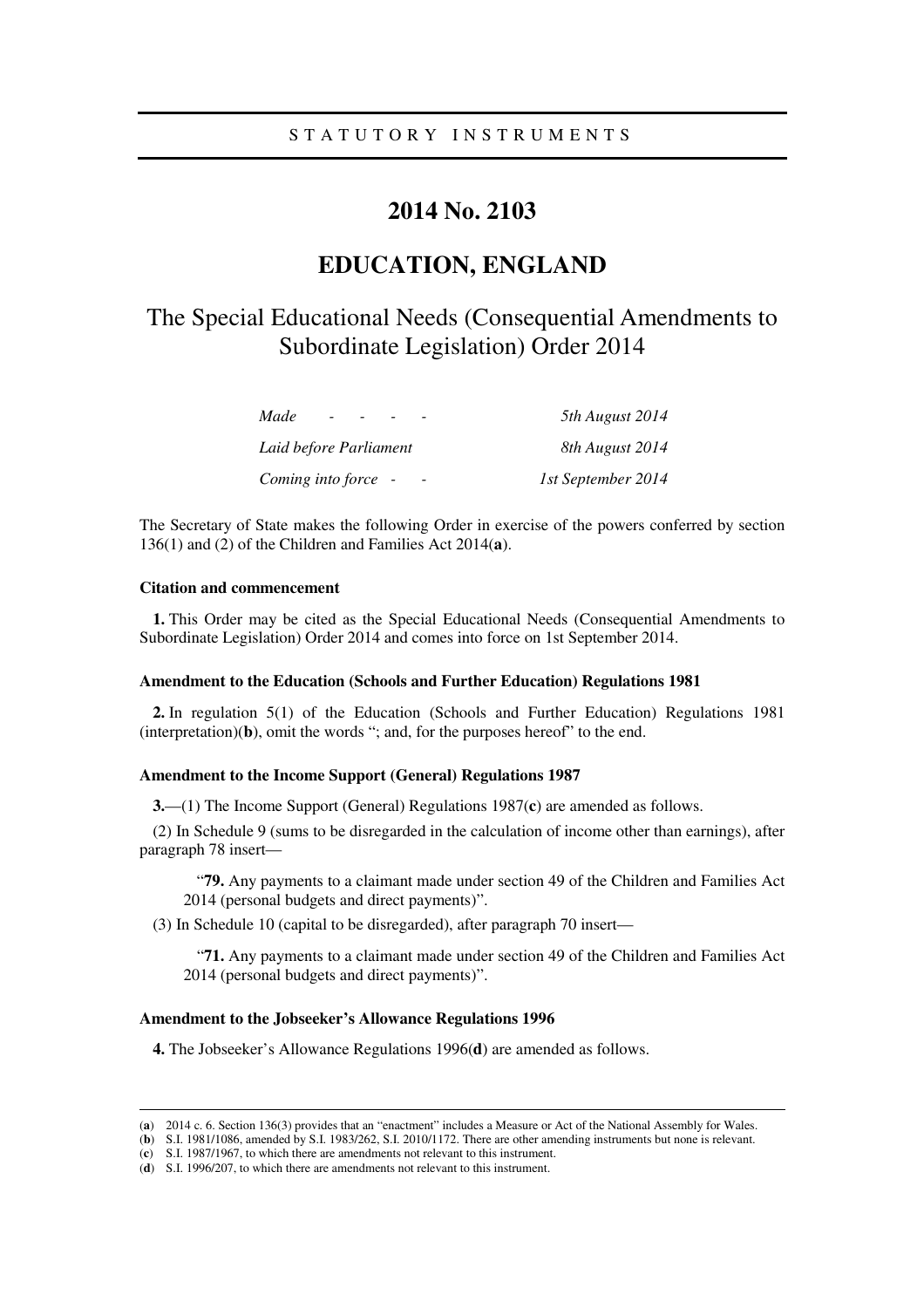(1) In Schedule 7 (sums to be disregarded in the calculation of income other than earnings), after paragraph 74 insert—

"**75.** Any payments to a claimant made under section 49 of the Children and Families Act 2014 (personal budgets and direct payments)".

(2) In Schedule 8 (capital to be disregarded), after paragraph 63 insert—

"**64.** Any payments to a claimant made under section 49 of the Children and Families Act 2014 (personal budgets and direct payments)".

#### **Amendment to the Education (Areas to which Pupils and Students Belong) Regulations 1996**

**5.**—(1) The Education (Areas to which Pupils and Students Belong) Regulations 1996(**a**) are amended as follows.

(2) In regulation 2(4) (interpretation) insert at the end "and section 24 of the Children and Families Act 2014".

(3) For regulation 4(2)(a) (school pupils with statements of special educational needs living in boarding accommodation) substitute—

"(a) for whom—

- (i) a statement of special educational needs is maintained under Part 4 of the Education Act 1996; or
- (ii) an EHC plan is maintained under Part 3 of the Children and Families Act 2014 Act: and"

(4) After regulation 5(2)(a) (school pupils with statements of special educational needs and pupils at special schools) insert—

> "(aa) for whom an EHC plan is maintained under Part 3 of the Children and Families Act 2014; or"

(5) After regulation  $7(2)(a)$  (children looked after by a local authority) insert—

"(aa) for whom an EHC plan is maintained under Part 3 of the Children and Families Act 2014; or"

#### **Amendment to the National Minimum Wage Regulations 1999**

**6.** For regulation 12(7B)(d)(ii) of the National Minimum Wage Regulations 1999 (workers who do not qualify for the national minimum wage)(**b**) substitute—

> "(ii) at least 16 years but under the age of 26 years in the case of persons subject to an EHC plan within the meaning of section 37(2) of the Children and Families Act 2014.".

# **Amendment to the Education (National Curriculum) (Temporary Exceptions for Individual Pupils) (England) Regulations 2000**

**7.**—(1) The Education (National Curriculum) (Temporary Exceptions for Individual Pupils) (England) Regulations 2000(**c**) are amended as follows.

(2) In regulation 1(3) (interpretation)—

- (a) after the definition of "the 1996 Act" insert the following definition—
	- "the 2014 Act" means the Children and Families Act 2014"; and
- (b) in the definition of "responsible authority" for "Part IV of the 1996 Act" substitute "Part III of the 2014 Act".

<sup>(</sup>**a**) S.I. 1996/615.

<sup>(</sup>**b**) S.I. 1999/584, amended by S.I. 2014/546. There are other amending instruments but none is relevant.

<sup>(</sup>**c**) S.I. 2000/2121, amended by S.I. 2010/1172.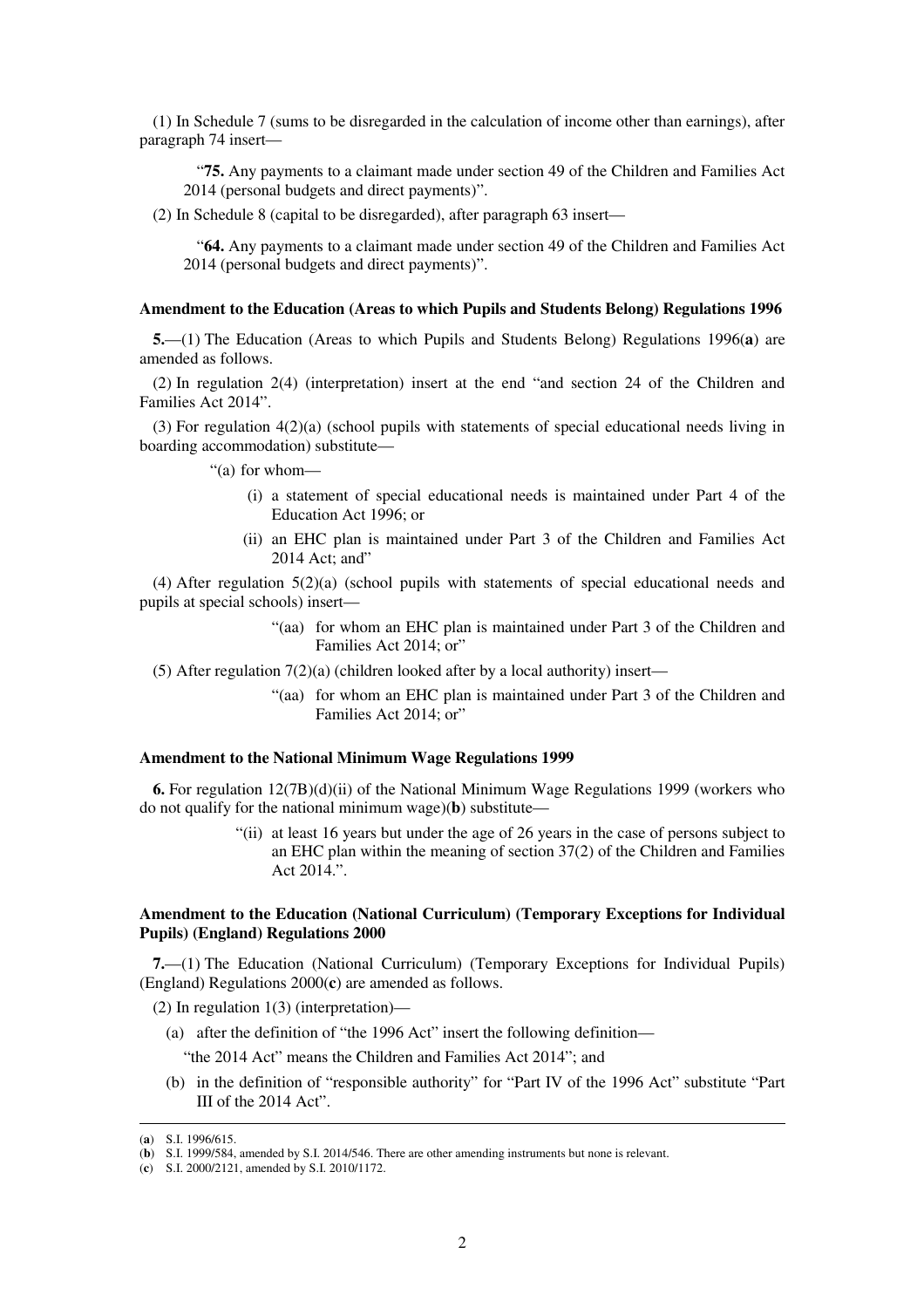- (3) In regulation 3(2) (cases and circumstances in which directions may be given)—
	- (a) for "section 323 of the 1996 Act" substitute "section 36 of the 2014 Act"; and
	- (b) for "a statement of special education needs" substitute "an EHC plan".
- (4) For regulation  $4(3)(b)(i)$  (general and special directions) substitute
	- "(i) a period ending when an EHC plan is maintained by the local authority in respect of a pupil under section 37 of the 2014 Act or, as the case may be, where an existing EHC plan is amended under paragraph 44(7)(c) of the 2014 Act;".
- (5) In regulation 10(1) (further directions)—
	- (a) for the words "a statement of special educational needs" each time they occur, substitute "an EHC plan";
	- (b) in sub-paragraph (a) for "statement", at the end, substitute "plan";
	- (c) in sub-paragraph (b) for "section 325 of the 1996 Act" substitute "section  $51(2)(b)$  of the 2014 Act"; and
	- (d) in sub-paragraph (c) for "section 326 of the 1996 Act" substitute "section  $51(2)(c)$  of the 2014 Act".
- (6) In regulation 10(2), for "statement for special educational needs" substitute "EHC plan".

#### **Amendment to the Children's Homes Regulations 2001**

**8.**—(1) The Children's Homes Regulations 2001(**a**) are amended as follows.

- (2) In regulation 2(1) (interpretation)—
	- (a) after the definition of "designated teacher", insert the following definition—

""EHC plan" means a plan within the meaning of section  $37(2)$  of the Children and Families Act 2014";

- (b) in the definition of "special educational needs", for the words from "section 312 of the Education Act 1996" substitute "section 20(1) of the Children and Families Act 2014"; and
- (c) omit the definition of "statement of special educational needs".

(3) In regulation 12B(3)(d)(notifications with respect to children admitted into, or discharged from, the children's home)—

- (a) for the words "a statement of special educational needs" substitute "an EHC plan"; and
- (b) for the word "statement" at the end, substitute "plan".

(4) In paragraph 12 of Schedule 3, for the words "statement of special educational needs" substitute "EHC plan".

#### **Amendment to the Police Act 1997 (Criminal Records) Regulations 2002**

**9.** In regulation 5B(9)(b)(ii) and (iii) of the Police Act 1997 (Criminal Records) Regulations 2002 (work with adults)(**b**) for "section 312" each time it occurs, substitute "section 579".

# **Amendment to the Education (Special Educational Needs) (City Colleges) (England) Regulations 2002**

**10.**—(1) The Education (Special Educational Needs) (City Colleges) (England) Regulations 2002(**c**) are amended as follows.

<sup>(</sup>**a**) S.I. 2001/3967, amended by S.I. 2013/3239. There are other amending instruments but none is relevant.

<sup>(</sup>**b**) S.I. 2002/233, amended by S.I. 2013/1194 and S.I. 2014/955. There are other amending instruments but none is relevant.

<sup>(</sup>**c**) S.I. 2002/2071, amended by S.I. 2010/1172.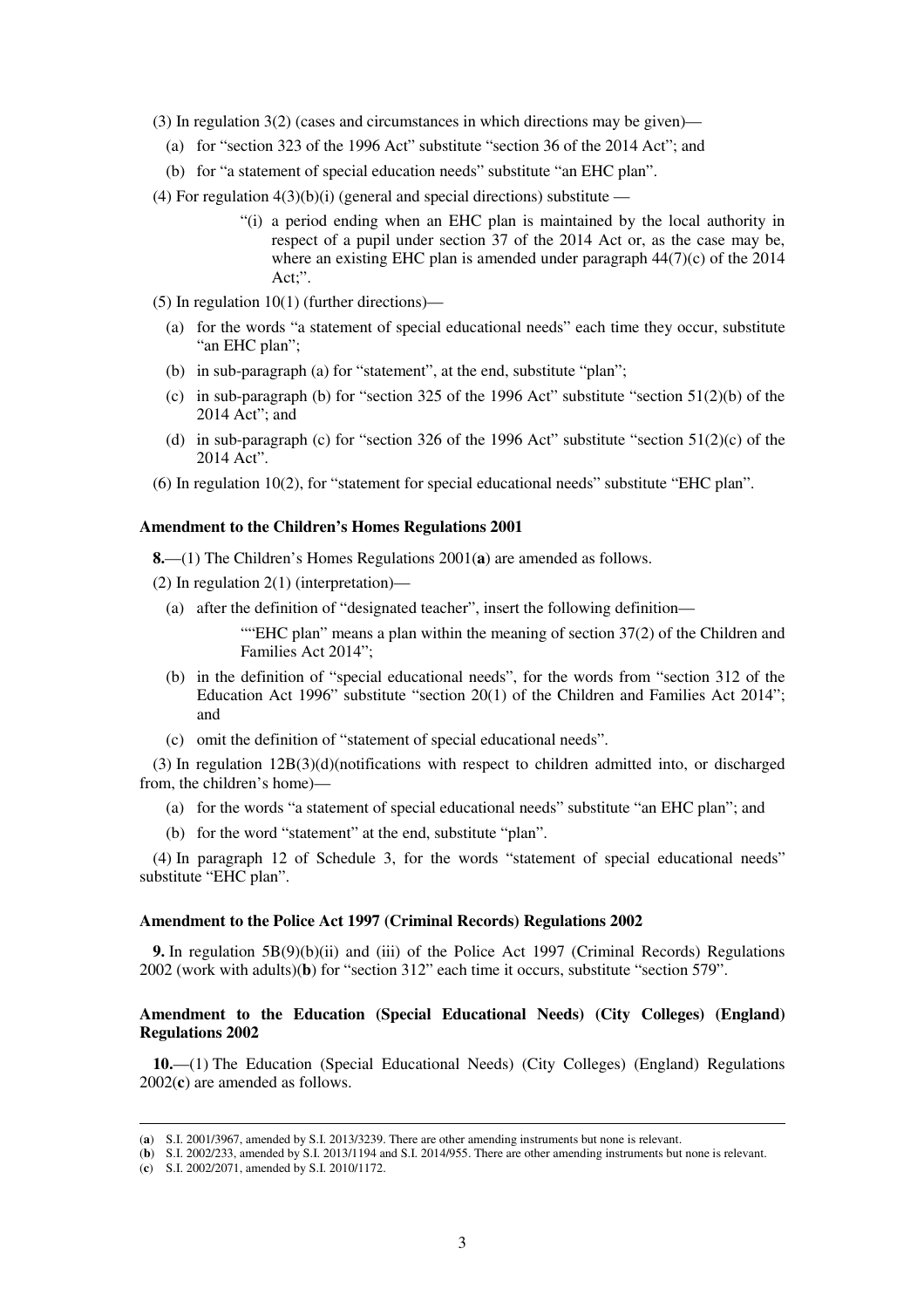(2) In regulation 1(2) (citation, commencement and interpretation)—

- (a) in the definition of a "relevant child", for "a statement is maintained under section 324 of the Act" substitute "an EHC plan is maintained under section 37 of the Children and Families Act 2014"; and
- (b) for the definition "statemented provision" substitute the following definition—

"special provision" means special educational provision specified in an EHC plan maintained under section 37(1) of the Children and Families Act 2014".

(3) In regulation 2 (payment and assistance), for "statemented provision", both times where it occurs, substitute "special provision".

(4) For regulation 4 (precedence of duty under section 324(5) of the Act) substitute—

# **"Precedence of duty under section 42 of the Children and Families Act 2014**

**4.** Nothing in these Regulations shall affect the duty of a local authority under section 42 of the Children and Families Act 2014 to secure the special educational provision which is specified in an EHC plan.".

# **Amendment to the School Organisation Proposals by the Learning and Skills Council for England Regulations 2003**

**11.**—(1) The School Organisation Proposals by the Learning and Skills Council for England Regulations 2003(**a**) are amended as follows.

(2) In regulation 2(1) (interpretation)—

(a) after the definition "consultative proposals", insert the following definition—

""EHC plan" means a plan within the meaning of section 37(2) of the Children and Families Act 2014"; and

(b) omit the definition "statement of special educational needs".

 $(3)$  In—

<u>.</u>

- (a) regulation  $9(1)(c)$  (decision by the Secretary of State);
- (b) regulation  $10(2)(d)$  (implementation of proposals);
- (c) regulation  $16(2)(b)$  (other bodies to whom information should be sent special schools);
- (d) regulation 18(2)(b) (approval of proposals subject to modifications after consultation);
- (e) regulation 22(2)(b) (modification of approved proposals);
- (f) regulation  $23(2)(c)$  (provision of information); and
- (g) paragraph 13 of Schedule 3 (information to be contained in proposals published under Schedule 7),

for the words "a statement of special educational needs" substitute "an EHC plan".

# **Amendment to the Education (National Curriculum) (Key Stage 2 Assessment Arrangements) (England) Order 2003**

**12.** In regulation 9(1) of the Education (National Curriculum) (Key State 2 Assessment Arrangements) (England) Order 2003 (pupils not subject to provisions of the National Curriculum)(**b**), for "statements of special educational needs" substitute "EHC plans".

<sup>(</sup>**a**) S.I. 2003/507, to which there are amendments not relevant to this instrument.

<sup>(</sup>**b**) S.I. 2003/1038, to which there are amendments not relevant to this instrument.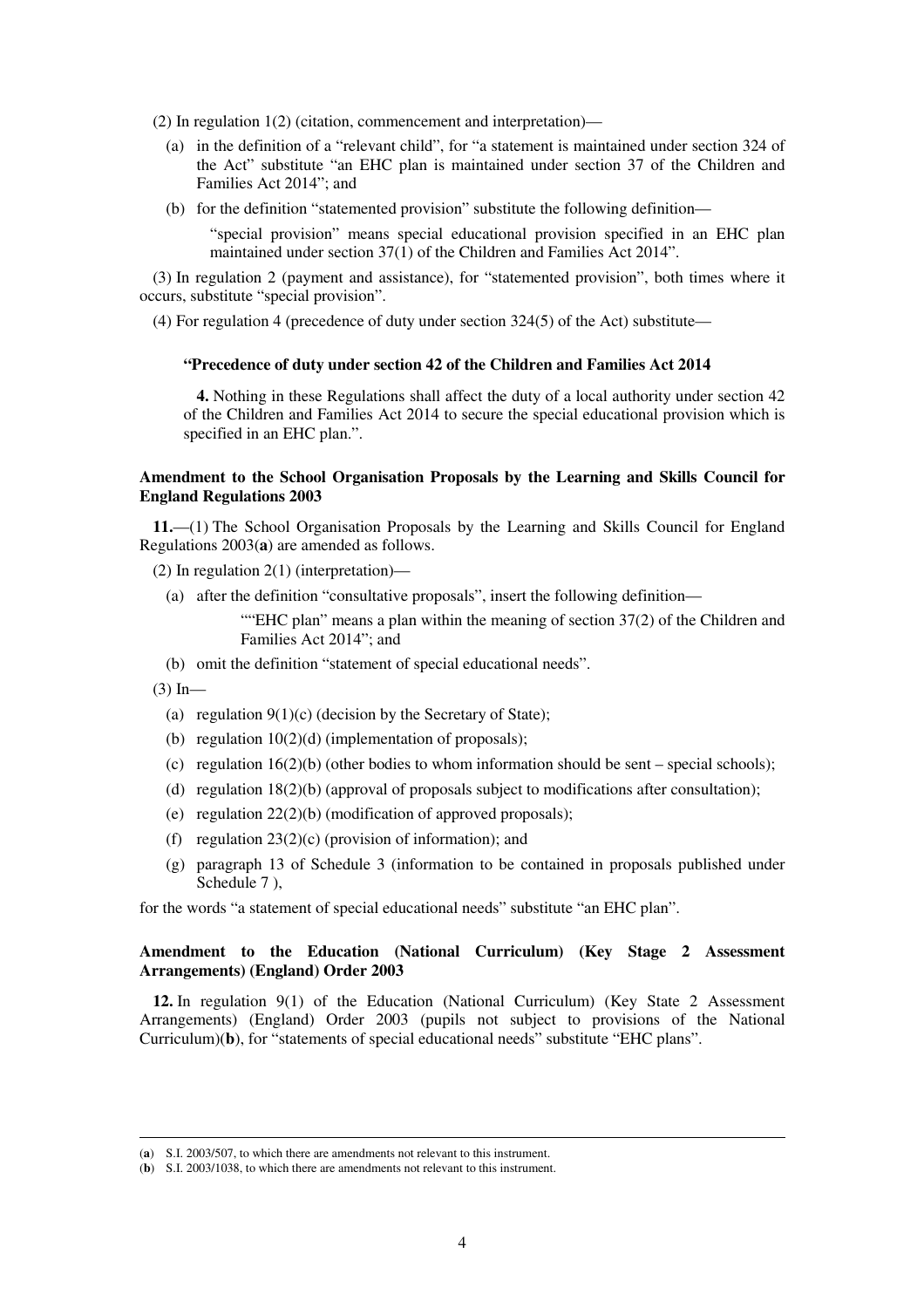# **Amendment to the Education (National Curriculum) (Key Stage 3 Assessment Arrangements) (England) Order 2003**

**13.** In regulation 6(1) of the Education (National Curriculum) (Key Stage 3 Assessment Arrangements) (England) Order 2003 (pupils not subject to provisions of the National Curriculum)(**a**), for "statements of special educational needs" substitute "EHC plans".

# **Amendment to the Education (National Curriculum) (Key Stage 1 Assessment Arrangements) (England) Order 2004**

**14.** In regulation 7(1) of the Education (National Curriculum) (Key Stage 1 Assessment Arrangements) (England) Order 2004 (pupils not subject to provisions of the National Curriculum)(**b**), for "statements of special educational needs" substitute "EHC plans" .

#### **Amendment to the Adoption Agencies Regulations 2005**

**15.**—(1) The Adoption Agencies Regulations 2005(**c**) are amended as follows.

(2) In regulation 35(6)(b) (requirements imposed on the adoption agency before the child may be placed for adoption), for "the Education Act 1996" substitute "the Children and Families Act 2014".

(3) For paragraph 12(c) of Part 1 of Schedule 1 (information about the child), substitute—

"(c) whether an EHC plan is maintained for him under section 37 of the Children and Families Act 2014;".

## **Amendment to the Adoptions with a Foreign Element Regulations 2005**

**16.** In regulation 22(b) of the Adoptions with a Foreign Element Regulations 2005 (applicable requirements in respect of an adoption agency before the child enters the United Kingdom)(**d**), at the end, insert "or the Children and Families Act 2014".

#### **Amendment to the Local Government (Best Value) Performance Indicators and Performance Standards (England) Order 2005**

**17.** In Schedule 2 to the Local Government (Best Value) Performance Indicators and Performance Standards (England) Order 2005 (education performance indicators )(**e**), at Indicator Number 6 in the table—

- (a) for "special educational need statements" substitute "EHC plans"; and
- (b) for "Special Educational Needs Code of Practice" substitute "Special Educational Needs and Disability Code of Practice: 0-25 years published under section 77 of the Children and Families Act 2014 in July 2014".

#### **Amendment to the Special Guardianship Regulations 2005**

**18.** In paragraph 1(o) of the Schedule to the Special Guardianship Regulations 2005 (matters to be dealt with in report for the court)(**f**), for "Education Act 1996" substitute "the Children and Families Act 2014".

<sup>(</sup>**a**) S.I. 2003/1039, to which there are amendments not relevant to this instrument.

<sup>(</sup>**b**) S.I. 2004/2783, to which there are amendments not relevant to this instrument.

<sup>(</sup>**c**) S.I. 2005/389, amended by S.I. 2010/1172 and S.I. 2013/235. There are other amending instruments but none is relevant.

<sup>(</sup>**d**) S.I. 2005/392, amended by S.I. 2010/1172 and S.I. 2013/235. There are other amending instruments but none is relevant.

<sup>(</sup>**e**) S.I. 2005/598, amended by S.I. 2006/553 and S.I. 2010/1172. There are other amending instruments but none is relevant.

<sup>(</sup>**f**) S.I. 2005/1109, amended by S.I. 2008/1747. There are other amending instruments but none is relevant.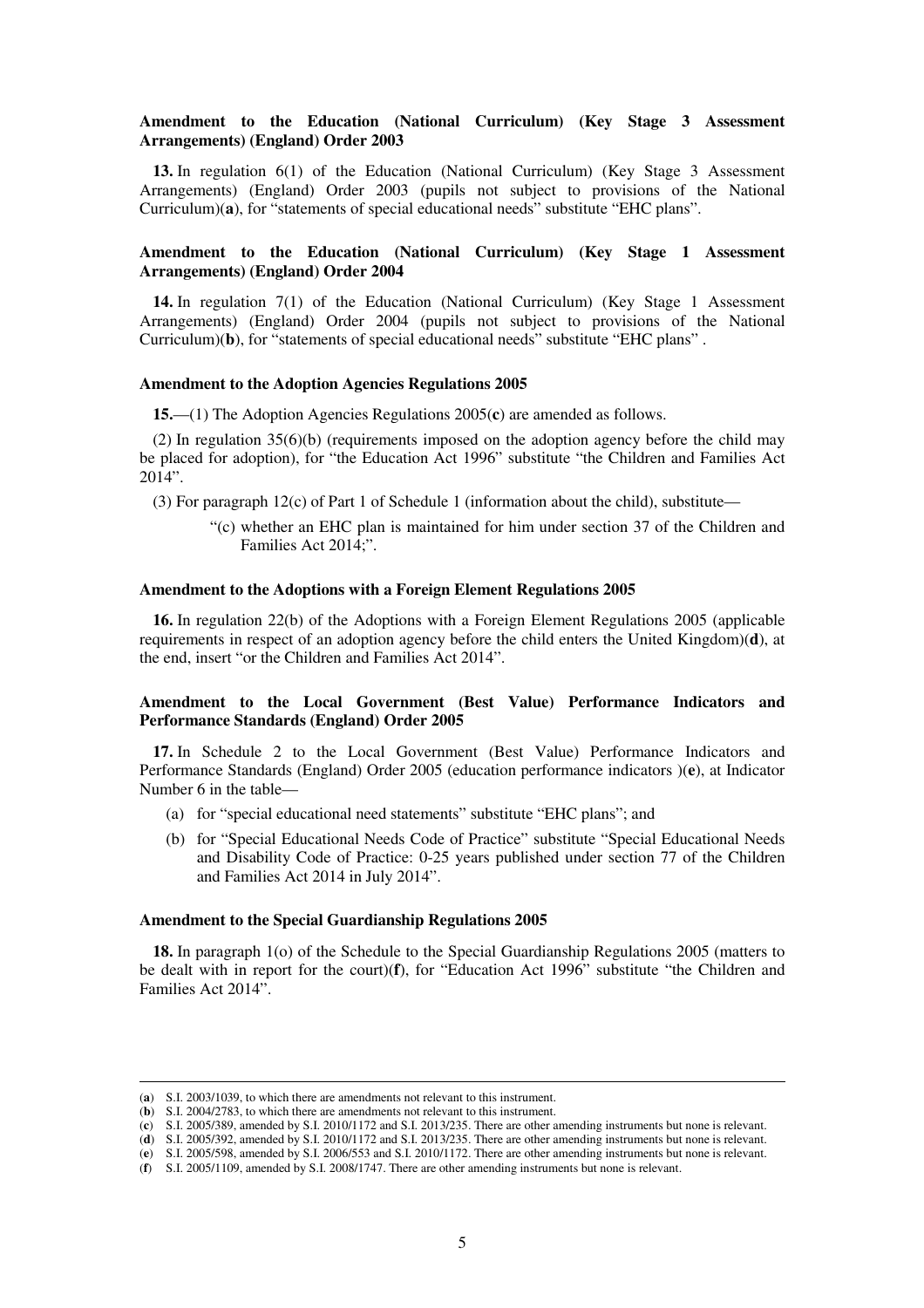#### **Amendment to the Education (Pupil Information) (England) Regulations 2005**

**19.**—(1) The Education (Pupil Information) (England) Regulations 2005(**a**) are amended as follows.

(2) In regulation 2 (interpretation)—

(a) after the definition of "responsible person" insert the following definition—

"SEN support" means the type of special educational needs provision forming part of the graduated approach adopted pursuant to "The Special Educational Needs and Disability Code of Practice: 0-25 years" published on 29th July 2014 under section 77 of the Children and Families Act 2014"; and

(b) in the definition of "special educational needs", for "section 312 of the Education Act 1996" substitute "section 20(1) of the Children and Families Act 2014".

(3) In regulation 3(4)(a) (meaning of educational record), for "statement of special educational needs" substitute "EHC plan".

(4) In paragraph 2 of Schedule 2 (information forming part of the common transfer file), for ""School Action, "School Action Plus" or Statement"" substitute ""SEN support" or EHC plan".

#### **Amendment to the Housing Benefit Regulations 2006**

**20.**—(1) The Housing Benefit Regulations 2006(**b**) are amended as follows.

(2) In Schedule 5 (sums to be disregarded in the calculation of income other than earnings) after paragraph 65 insert-

"**66.** Any payments to a claimant made under section 49 of the Children and Families Act 2014 (personal budgets and direct payments)".

(3) In Schedule 6 (capital to be disregarded), after paragraph 60 insert—

"**61.** Any payments to a claimant made under section 49 of the Children and Families Act 2014 (personal budgets and direct payments)".

# **Amendment to the Housing Benefit (Persons who have attained the qualifying age for state pension credit) Regulations 2006**

**21.** In Part 1 of Schedule 6 to the Housing Benefit (Persons who have attained the qualifying age for state pension credit) Regulations 2006 (capital to be disregarded generally)(**c**), after paragraph 26E insert—

"**26F.** Any payments to a claimant made under section 49 of the Children and Families Act 2014 (personal budgets and direct payments)".

#### **Amendment to the Childcare Act 2006 (Childcare Assessments) Regulations 2007**

**22.** In regulation 1(2) of the Childcare Act 2006 (Childcare Assessments) Regulations 2007 (citation, commencement and interpretation)(**d**), in the definition of "special educational needs", for "section 312 of the Education Act 1996" substitute "section 20(1) of the Children and Families Act".

<sup>(</sup>**a**) S.I. 2005/1437, to which there are amendments not relevant to this instrument.

<sup>(</sup>**b**) S.I. 2006/213, to which there are amendments not relevant to this instrument.

<sup>(</sup>**c**) S.I. 2006/214, to which there are amendments not relevant to this instrument.

<sup>(</sup>**d**) S.I. 2007/463, to which there are amendments not relevant to this instrument.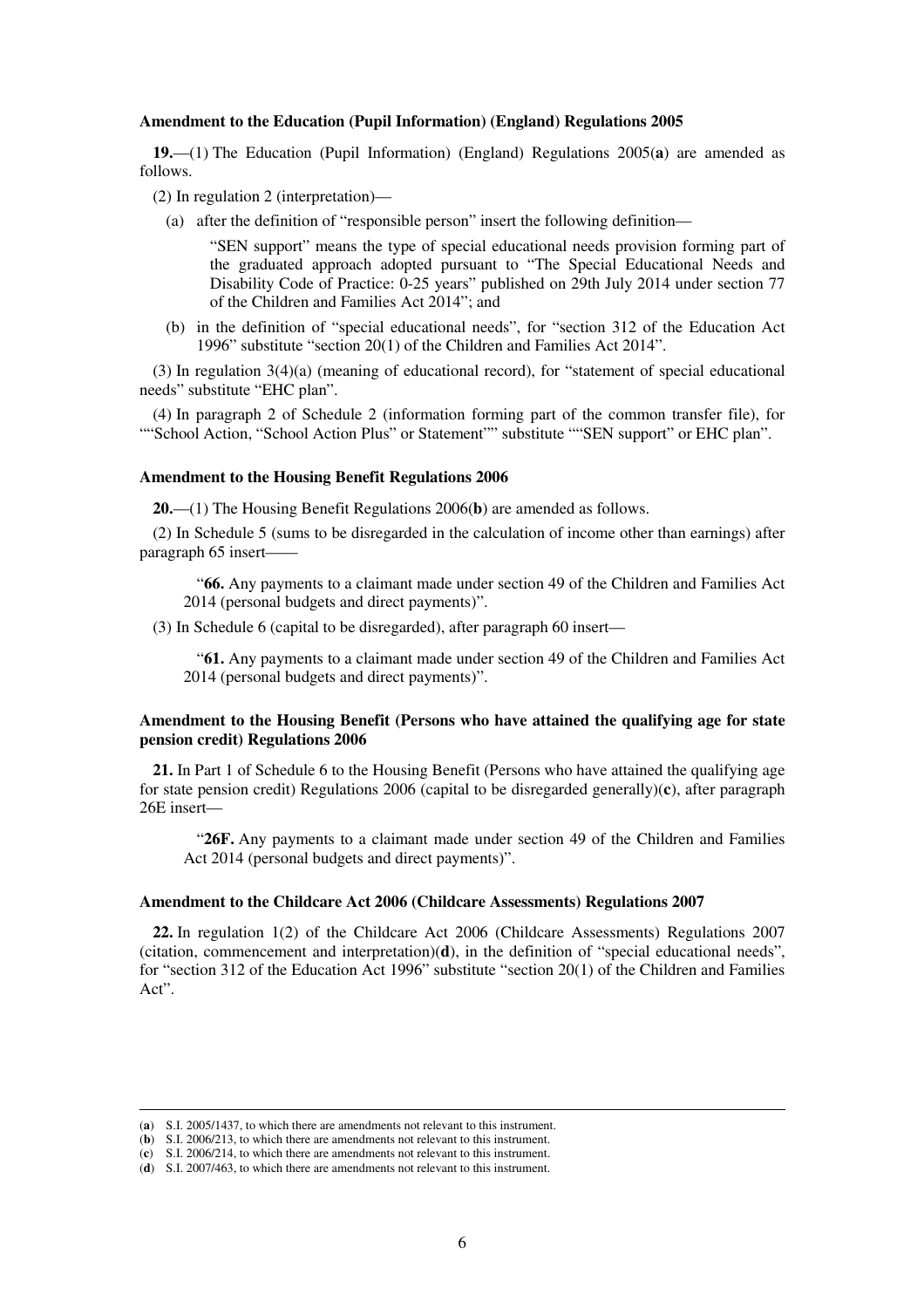#### **Amendment to the Education (Information About Children in Alternative Provision) (England) Regulations 2007**

**23.** In regulation 2(1) of the Education (Information About Children in Alternative Provision) (England) Regulations 2007 (interpretation)(**a**) in the definition of "special education needs provision type" for the words "pursuant to" to the end substitute ""The Special Educational Needs and Disability Code of Practice: 0-25 years" published on 29th July 2014 under section 77 of the Children and Families Act 2014".

# **Amendment to the Childcare Providers (Information, Advice and Training) Regulations 2007**

**24.** In regulation 4(3)(c) of the Childcare Providers (Information, Advice and Training) Regulations 2007 (information, advice and training)(**b**) for "section 312(1) of the Education Act 1996" substitute "section 20(1) of the Children and Families Act 2014".

# **Amendment to the Education (Provision of Full-Time Education for Excluded Pupils) (England) Regulations 2007**

**25.** In regulation 5(2)(b) of the Education (Provision of Full-Time Education for Excluded Pupil) (England) Regulations 2007 (exceptions to duty to provide full-time education)(**c**) —

- (a) for "a statement of special educational needs is maintained by the local authority in respect of a pupil pursuant to section 324 of the 1996 Act" substitute "an EHC plan is maintained by the local authority in respect of a pupil under section 37(1) of the Children and Families Act 2014"; and
- (b) for the word "statement" at the end, substitute "plan".

## **Amendment to the Education (School Performance Information) (England) Regulations 2007**

**26.**—(1) The Education (School Performance Information) (England) Regulations 2007(**d**) are amended as follows.

- (2) In regulation 2(1) (interpretation)—
	- (a) after the definition of "the 2004 Order" insert the following definition—

""the 2014 Act" means the Children and Families Act 2014";

- (b) omit the definitions of "school action" and "school action plus";
- (c) after the definition of "school year" insert the following definition—
- (d) ""SEN Support" means the support referred to in the Special Educational Needs and Disability Code of Practice: 0-25 years";
- (e) in the definition of "special educational needs", for "section 312(1) of the 1996 Act" substitute "section 20(1) of the 2014 Act"; and
- (f) in the definition of "Special Educational Needs and Disability Code of Practice: 0-25 years" for the words "issued under" to the end substitute "published under section 77 of the 2014 Act in July 2014".

(3) In Schedule 6 (provision of general information for the Secretary of State: secondary schools)—

(a) in paragraph 11 for the words "school action plus" to the end, substitute "SEN support or for whom an EHC plan is maintained under section 37(1) of the 2014 Act"; and

<sup>(</sup>**a**) S.I. 2007/1065, to which there are amendments not relevant to this instrument.

<sup>(</sup>**b**) S.I. 2007/1797, to which there are amendments not relevant to this instrument.

<sup>(</sup>**c**) S.I. 2007/1870, to which there are amendments not relevant to this instrument.

<sup>(</sup>**d**) S.I. 2007/2324, to which there are amendments not relevant to this instrument.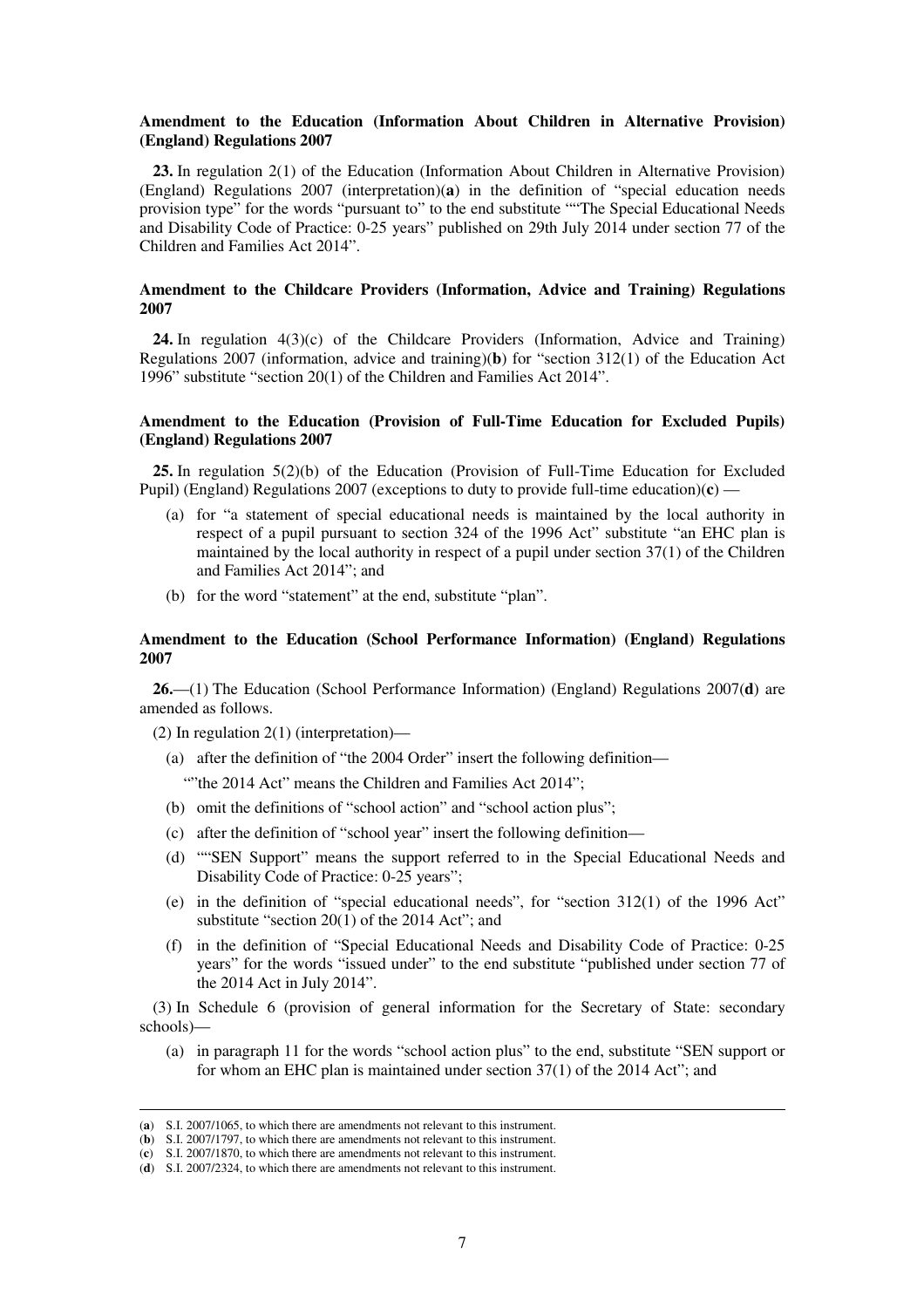(b) in paragraphs 12 and 13, for the words "school action" to the end, substitute, each time, "SEN support but for whom an EHC plan is not maintained under section 37(1) of the 2014 Act".

(4) In Schedule 7 (provision of general information to the Secretary of State: primary schools and middle deemed secondary schools)—

- (a) in paragraph 6, for the words "school action plus" to the end substitute "SEN support or for whom an EHC plan is maintained under section 37(1) of the 2014 Act";
- (b) in paragraph 7, for the words "school action" to the end substitute "SEN support but for whom an EHC plan is not maintained under section 37(1) of the 2014 Act";
- (c) in paragraph 8, for "school action plus" to the end substitute "SEN support or for whom an EHC plan is maintained under section 37(1) of the 2014 Act"; and
- (d) in paragraph 9, for the words "school action" to the end substitute "SEN support but for whom an EHC plan is not maintained under section 37(1) of the 2014 Act".

#### **Amendment to the Employment and Support Allowance Regulations 2008**

**27.** The Employment and Support Allowance Regulations 2008(**a**) are amended as follows—

(1) In Schedule 8 (sums to be disregarded in the calculation of income other than earnings) insert, after paragraph 66 insert—

"**67.** Any direct payments within the meaning of section 49 of the Children and Families Act 2014 made to a claimant."

(2) In Schedule 9 (capital to be disregarded) insert, after paragraph 58 insert—

"**59.** Any direct payments within the meaning of section 49 of the Children and Families Act 2014 made to a claimant."

#### **Amendment to the Childcare (General Childcare Register) Regulations 2008**

**28.**—(1) The Childcare (General Childcare Register) Regulations 2008(**b**) are amended as follows.

(2) In paragraph  $17(1)(c)$  of Schedule 3 (manner in which the later years provision is organised), for "section 312(2) of the Education Act 1996" substitute "section 20(2) of the Children and Families Act 2014".

(3) In paragraph 18(1)(c) of Schedule 6 (manner in which the childcare is organised) for "section 312(2) of the Education Act 1996", substitute "section 20(2) of the Children and Families Act 2014"

#### **Amendment to the School Information (England) Regulations 2008**

**29.**—(1) The School Information (England) Regulations 2008(**c**) are amended as follows.

(2) In regulation 2 (interpretation) omit the definitions of "special educational needs" and "special educational provision".

(3) For paragraph 10 of Schedule 4 (specified information to be published on a school's website) substitute—

"**10.** The report prepared by the governing body or the proprietor under section 69(2) of the Children and Families Act 2014 (SEN information report).".

<sup>(</sup>**a**) S.I. 2008/794, to which there are amendments not relevant to this instrument.

<sup>(</sup>**b**) S.I. 2008/975, amended by S.I. 2014/912. There are other amending instruments but none is relevant.

<sup>(</sup>**c**) S.I. 2008/3093, as amended by S.I. 2012/1124. There are other amending instruments not relevant to this instrument.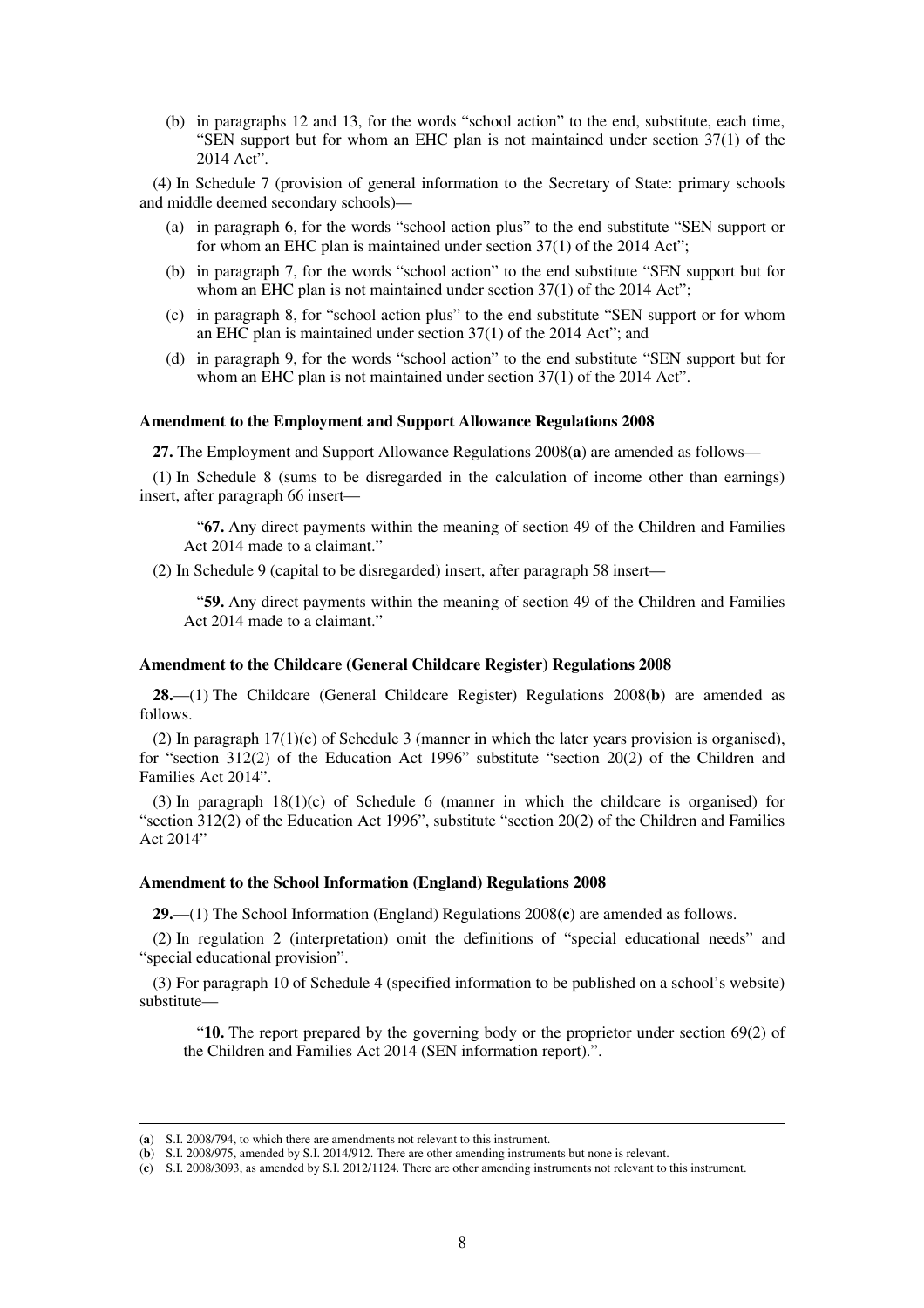#### **Amendment to the Childcare (Provision of Information About Young Children) (England) Regulations 2009**

**30.** In regulation 2 of the Childcare (Provisions of Information About Young Children) (England) Regulations 2009 (interpretation)(**a**), in the definition of "special educational needs" for "section 312 of the Education Act 1996" substitute "section 20(1) of the Children and Families Act 2014".

## **Amendment to the Education (Individual Pupil Information) (Prescribed Persons) Regulations 2009**

**31.** In regulation 2(2)(b) of the Education (Individual Pupil Information) (Prescribed Persons) Regulations 2009 (interpretation)(**b**)—

- (a) for "Part IV of the Act (special educational needs)" substitute "Part 3 of the Children and Families Act 2014 (children and young people in england with special educational needs or disabilities)"; and
- (b) for "section 321(3) of the Act" substitute "section 24(1) of that Act".

#### **Amendment to the Education (Outturn Statements) (England) Regulations 2009**

**32.** In regulation 2(1) of the Education (Outturn Statements) (England) Regulations 2009 (interpretation)(**c**), omit the definitions of "special educational needs" and "special educational provision".

# **Amendment to the Care Planning, Placement and Case Review (England) Regulations 2010**

**33.** In regulation 2(1) of the Care Planning, Placement and Case Review (England) Regulations 2010 (interpretation) (**d**), in the definitions of "special educational needs" and "special educational provision", for "section 312" substitute "section 579".

# **Amendment to the Education (Educational Provision for Improving Behaviour) Regulations 2010**

**34.**—(1) The Education (Educational Provision for Improving Behaviour) Regulations 2010(**e**) are amended as follows.

(2) For regulation 3(3)(b) (requirements and other matters relating to the imposition of a requirement upon a pupil under section 29A(1) of the 2002 Act), substitute—

- "(b) where the pupil has an EHC plan, the local authority maintaining that plan".
- (3) For regulation  $5(1)(e)$  (conduct of review meetings), substitute—
	- "(e) where the pupil has an EHC plan, a representative of the local authority maintaining the plan".

(4) For regulation 6(c) (notification of the outcome of a review), substitute

"(c) where the pupil has an EHC plan, the local authority maintaining the plan".

# **Amendment to the Education (Independent School Standards) (England) Regulations 2010**

**35.**—(1) The Education (Independent School Standards) (England) Regulations 2010(**f**) are amended as follows.

<sup>(</sup>**a**) S.I. 2009/1554, to which there are amendments not relevant to this instrument.

<sup>(</sup>**b**) S.I. 2009/1563, as amended by S.I. 2010/1172. There are other amending instruments but none is relevant.

<sup>(</sup>**c**) S.I. 2009/1586, to which there are amendments not relevant to this instrument.

<sup>(</sup>**d**) S.I. 2010/959, to which there are amendments not relevant to this instrument.

<sup>(</sup>**e**) S.I. 2010/1156, to which there are amendments not relevant to this instrument.

<sup>(</sup>**f**) S.I. 2010/1997, as amended by S.I. 2012/2962. There are other amending instruments but none is relevant.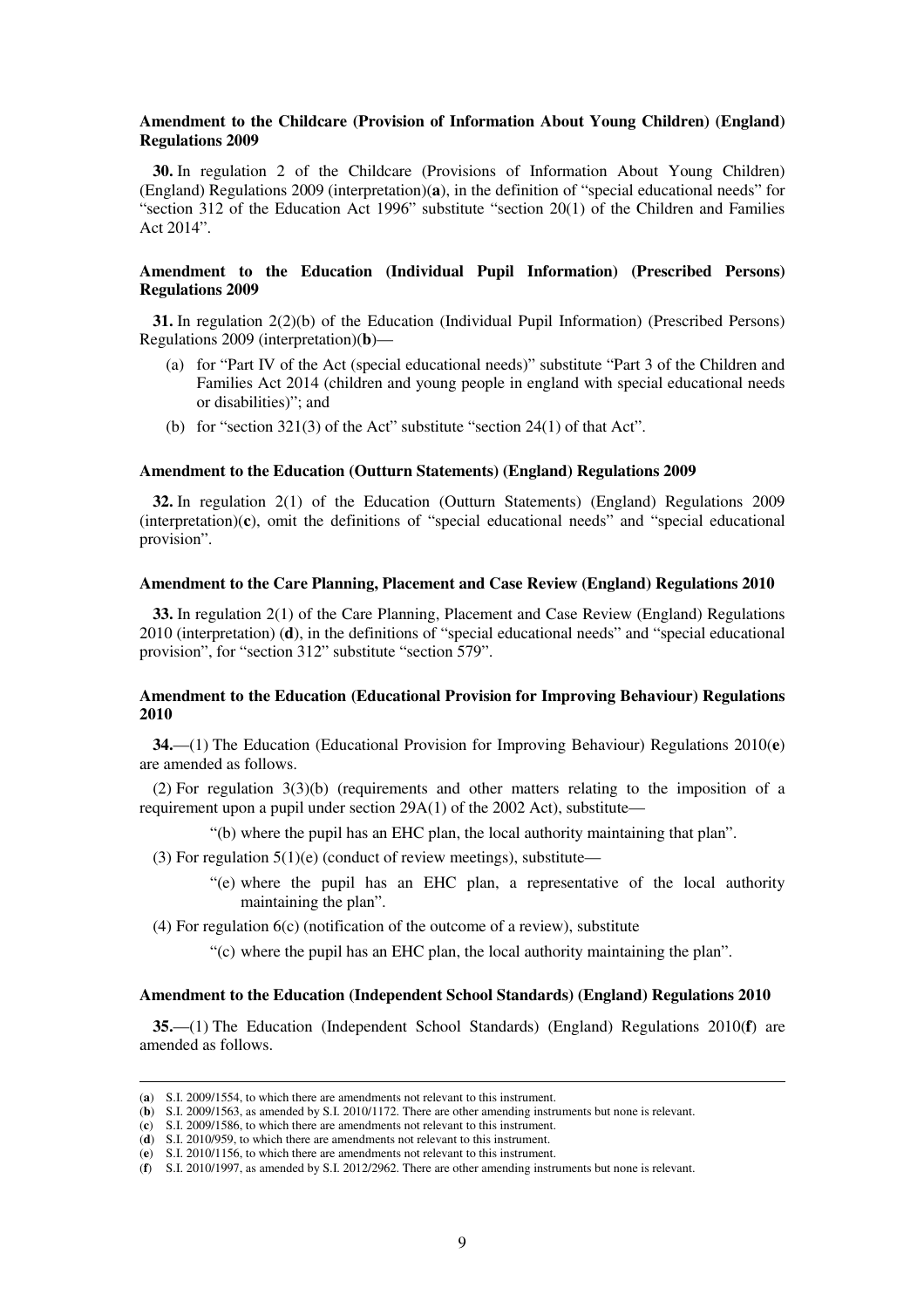(2) In regulation  $2(1)$  (interpretation) —

- (a) after the definition of "boarder" insert ""EHC plan" means a plan within the meaning of section 37(2) of the Children and Families Act 2014"; and
- (b) omit the definition of "statement".

(3) In paragraph  $2(2)(b)$  and (e) of Part 1 Schedule 1 (quality of education provided), for "a statement" in both places where it occurs, substitute "an EHC plan".

(4) In paragraph  $24(1)(i)$  of Part 6 of Schedule 1 (provision of information)—

- (a) for "a statement" substitute "an EHC plan"; and
- (b) for "the statement" substitute "the EHC plan".
- (5) In paragraph 24(3)(b) for "statements" substitute "EHC plans".

## **Amendment to the Education (Independent Educational Provision in England) (Provision of Information) Regulations 2010**

**36.** For paragraph 5(1) of Part 3 of the Schedule to the Education (Independent Educational Provision in England) (Provision of Information) Regulations 2010 (information required in an initial return)(**a**), substitute—

"(1) The number of students at the school for whom a local authority maintain an EHC plan under section 37 of the Children and Families Act 2014.".

# **Amendment to the Arrangements for Placement of Children by Voluntary Organisations and Others (England) Regulations 2011**

**37.** In paragraph 2 of Schedule 4 to the Arrangements for Placement of Children by Voluntary Organisations and Others (England) Regulations 2011 (general considerations to which responsible authorities are to have regard in reviewing the child's case)(**b**) for "Education Act 1996" substitute "Children and Families Act 2014".

#### **Amendment to the Education (Non Maintained Special Schools) (England) Regulations 2011**

**38.** In Part 2 of the Schedule to the Education (Non Maintained Special Schools) (England) Regulations 2011 (requirements to be complied with by a school while approved under section 342 of the 1996 Act)(**c**) —

- (a) in paragraph 29 (reports on pupils to local authorities) for "a statement under section 324 of the 1996 Act" substitute "an EHC plan under section 37 of the Children and Families Act 2014".
- (b) in paragraph 34(2) (access to school by local authorities and participation in annual reviews)—
	- (i) for "section 328 of the 1996 Act" substitute "section 44 of the Children and Families Act 2014"; and
- (ii) for "section 324 of that Act" substitute "section 37 of that Act".

#### **Amendment to the Education (Student Support) Regulations 2011**

**39.** In regulation 45(2)(b) of the Education (Student Support) Regulations 2011 (childcare grant)(**d**) for "section 312 of the Education Act 1996" substitute "section 20 of the Children and Families Act 2014".

<sup>(</sup>**a**) S.I. 2010/2919, to which there are amendments not relevant to this instrument.

<sup>(</sup>**b**) S.I. 2011/582, to which there are amendments not relevant to this instrument.

<sup>(</sup>**c**) S.I. 2011/1627, to which there are amendments not relevant to this instrument.

<sup>(</sup>**d**) S.I. 2011/1986, to which there are amendments not relevant to this instrument.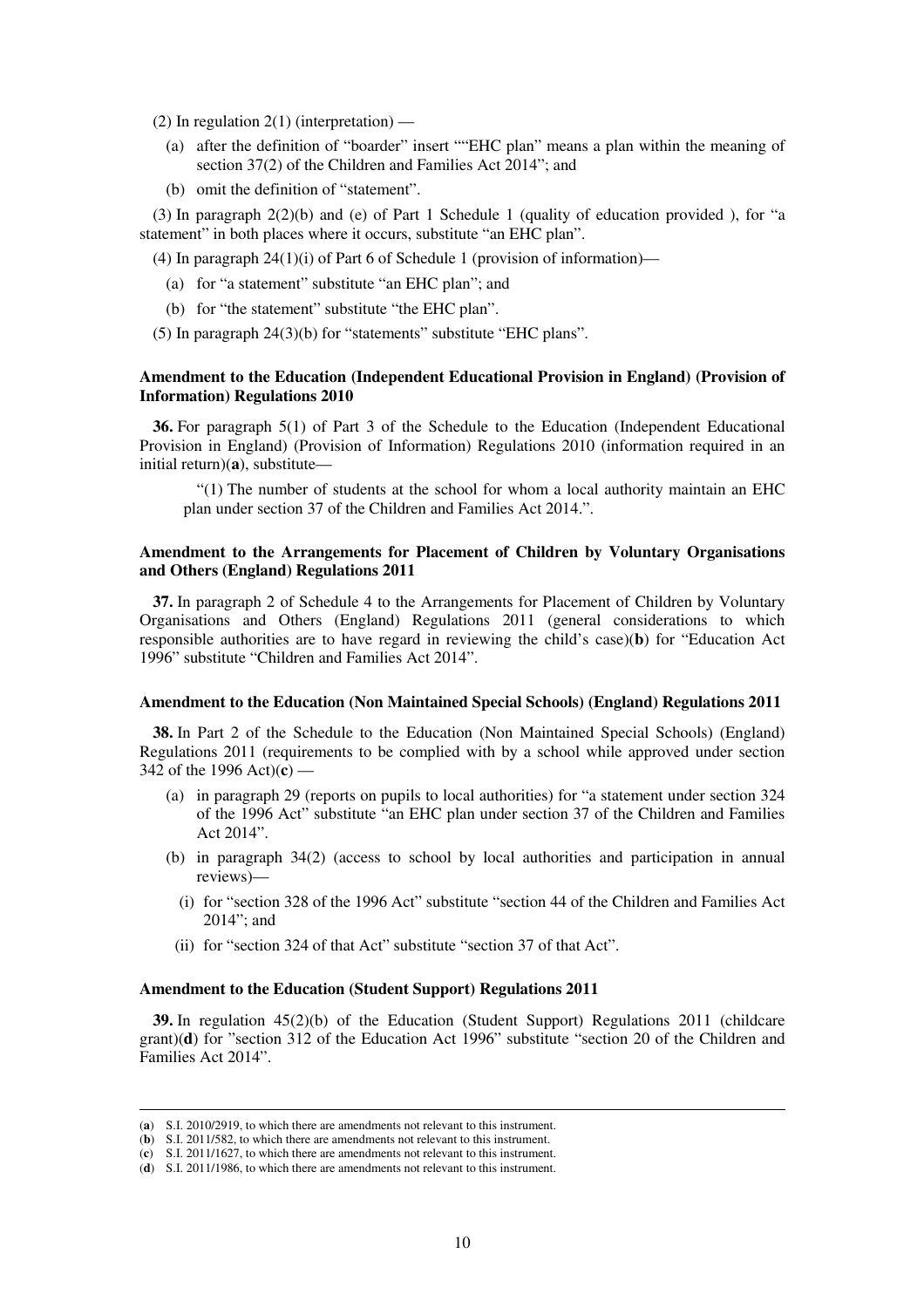#### **Amendment of the School Admissions (Infant Class Sizes) (England) Regulations 2012**

**40.**—(1) The School Admissions (Infant Class Sizes) (England) Regulations 2012(**a**) are amended as follows.

(2) In regulation 2(1) (interpretation), for the definition "child with a statement" substitute the following definition—

""child with an EHC plan" means a child for whom an EHC plan is maintained by a local authority under section 37 of the Children and Families Act 2014;".

(3) For paragraph 2 of the Schedule (excepted pupils) substitute—

"**2.** A child with an EHC plan admitted to the school outside a normal admission round as a result of the local authority specifying the school in the child's EHC plan as required under section 43(2) of the Children and Families Act 2014.".

#### **Amendment to the Schools Forums (England) Regulations 2012**

**41.** In regulation 1(3) of the Schools Forums (England) Regulations 2012 (citation, commencement, application and interpretation)(**b**) in sub-paragraph (b) of the definition "16-19 provider" omit the words "or learning difficulties" to the end.

# **Amendment to the National Health Service Commissioning Board and Clinical Commissioning Groups (Responsibilities and Standing Rules) Regulations 2012**

**42.** In Schedule 1 to the National Health Service Commissioning Board and Clinical Commissioning Groups (Responsibilities and Standing Rules) Regulations 2012 (additional persons for whom a CCG has responsibility)(**c**)—

- (a) in paragraph  $4(2)(d)$  for the words "a statement of special educational needs" to the end substitute "an EHC plan made under section 37 of the Children and Families Act 2014"; and
- (b) in paragraph 8(1)(a) for the words "a statement of special educational needs" to the end substitute "an EHC plan made under section 37 of the 2014 Act".

## **Amendment to the Jobseeker's Allowance (Schemes for Assisting Persons to Obtain Employment) Regulations 2013**

**43.** In Regulation 3 of the Jobseeker's Allowance (Schemes for Assisting Persons to Obtain Employment) Regulations 2013 (schemes for assisting persons to obtain employment)(**d**)—

(a) in paragraph  $(BB)(b)(ii)$  after "subject to" insert—

"an EHC plan or to"; and

(b) in paragraph (9) before the definition of "Learning Difficulty Assessment" insert—

""EHC plan" means a plan maintained under section  $37(1)$  of the Children and Families Act 2014;".

#### **Amendment to the Inter-authority Recoupment (England) Regulations 2013**

**44.**—(1) The Inter-authority Recoupment (England) Regulations 2013(**e**) are amended as follows.

(2) For regulation 4(1)(a) (cases in which recoupment is required: English home authority, Welsh providing authority) substitute —

(**e**) S.I. 2013/492.

<sup>(</sup>**a**) S.I. 2012/10, to which there are amendments not relevant to this instrument.

<sup>(</sup>**b**) S.I. 2012/2261, as amended by S.I. 2013/3104. There are other amending instruments but none is relevant.

<sup>(</sup>**c**) S.I. 2012/2996, to which there are amendments not relevant to this instrument.

<sup>(</sup>**d**) S.I. 2013/276, amended by S.I. 2013/276. There are other amending instruments bur none is relevant.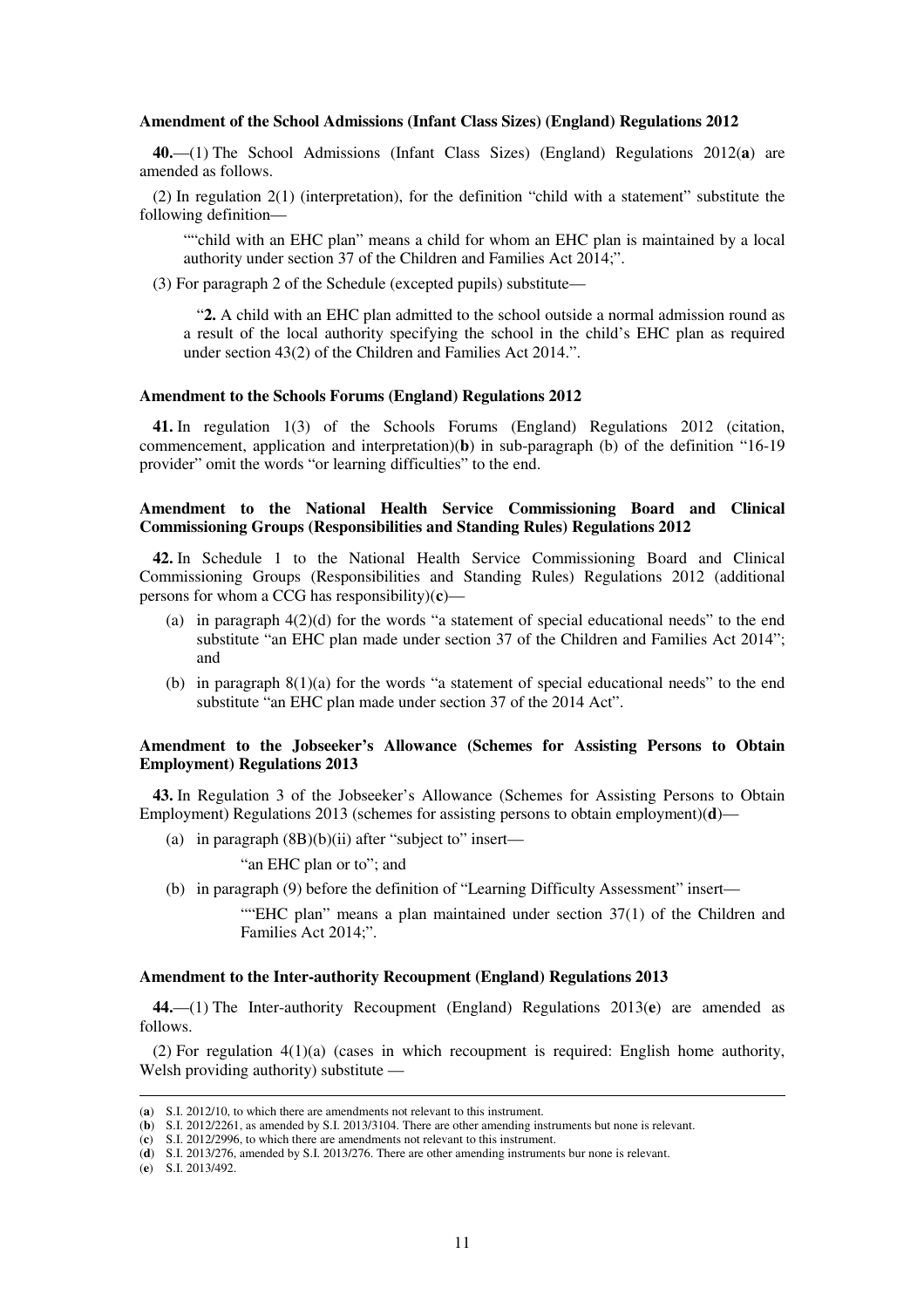"(a) a child for whom an EHC plan is maintained under section 37(1) of the Children and Families Act 2014;".

(3) For regulation  $5(1)(a)$  (cases in which recoupment is required: English home authority, English providing authority), substitute——

> "(a) a child for whom an EHC plan is maintained under section  $37(1)$  of the Children and Families Act 2014;".

# **Amendment to the Education (Information About Individual Pupils) (England) Regulations 2013**

**45.** In regulation 2 of the Education (Information About Individual Pupils) (England) Regulations 2013 (interpretation)(**a**), in the definition of "special educational needs provision type", for ""The Special Educational Needs Code of Practice issued on 3rd December 2001 under section 313 of the 1996 Act"" substitute ""The Special Educational Needs and Disability Code of Practice: 0-25 years" published on 29th July 2014 under section 77 of the Children and Families Act 2014".

# **Amendment to the School Organisation (Establishment and Discontinuance of Schools) Regulations 2013**

**46.** In regulation 2(1) of the School Organisation (Establishment and Discontinuance of Schools) Regulations 2013 (interpretation)(**b**) omit the definition of "special educational needs".

## **Amendment to the School Organisation (Prescribed Alterations to Maintained Schools) (England) Regulations 2013**

**47.** In regulation 2(1) of the School Organisation (Prescribed Alternations to Maintained Schools) (England) Regulations 2013 (interpretation)(**c**), omit the definition of "special educational needs".

*John Nash*  Parliamentary Under Secretary of State 5th August 2014 Department for Education

# **EXPLANATORY NOTE**

*(This note is not part of the Regulations)* 

This Order makes amendments to secondary legislation in consequence of Part 3 of the Children and Families Act 2014 (the "2014 Act ") which replaces Part 4 of the Education Act 1996 (the "1996 Act") for children in England.

From 1 September 2014 a child in England with special educational needs will no longer be assessed for a statement under section 324 of the 1996 Act but for an educational, health and care plan (an "EHC plan") under section 37 of the 2014 Act. Part 3 of the 2014 Act also extends provision of an EHC plan to a young person replacing learning difficulty assessments under section 139A of the Learning and Skills Act 2000 (the "2000 Act) in England.

Part 4 of the 1996 Act and section 139A of the 2000 Act will continue to apply to children and young persons in Wales.

<sup>(</sup>**a**) S.I. 2013/2094, to which there are amendments not relevant o this instrument.

<sup>(</sup>**b**) S.I. 2013/3109.

<sup>(</sup>**c**) S.I. 2013/3110.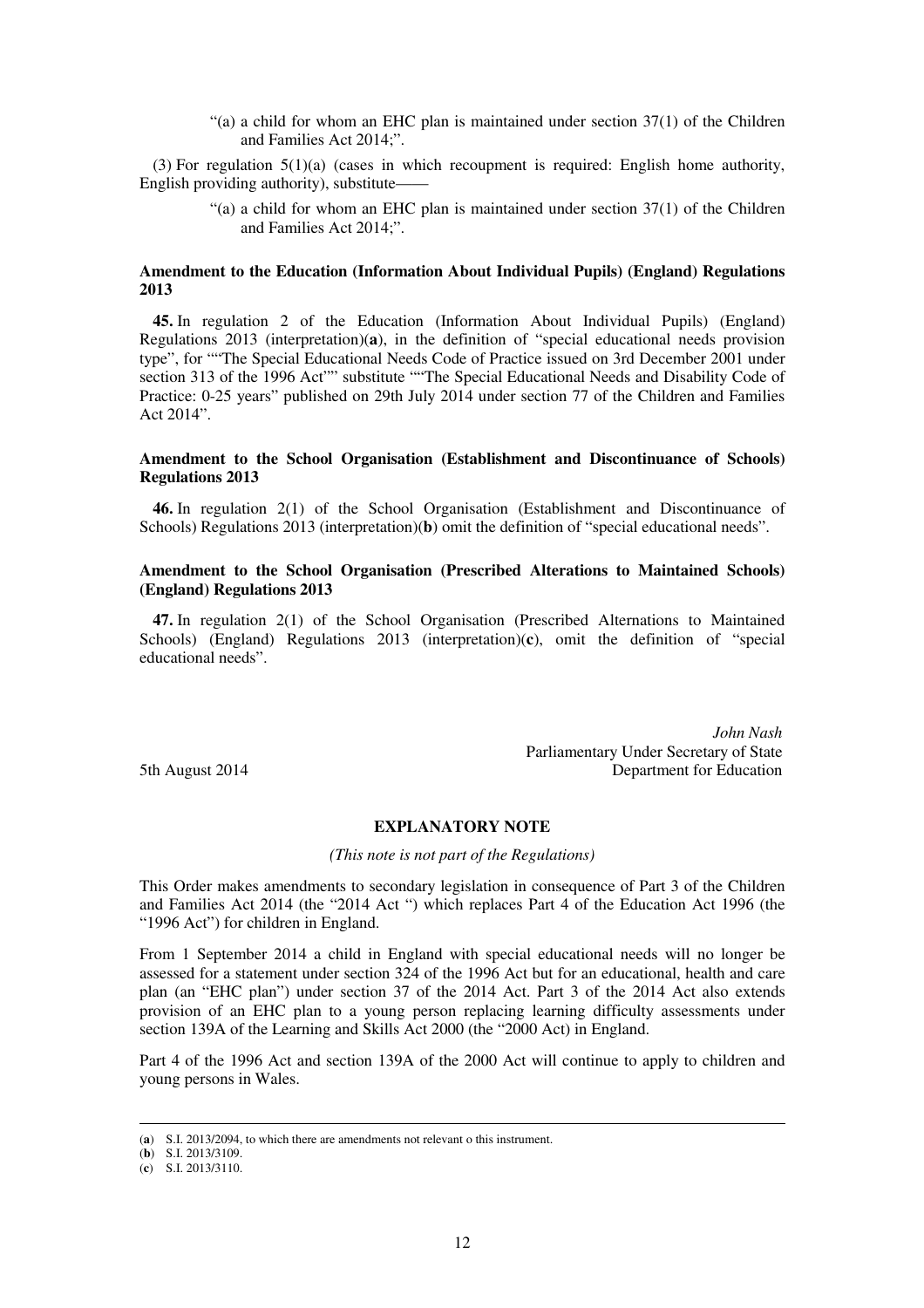© Crown copyright 2014

Printed and published in the UK by The Stationery Office Limited under the authority and superintendence of Carol Tullo, Controller of Her Majesty's Stationery Office and Queen's Printer of Acts of Parliament.